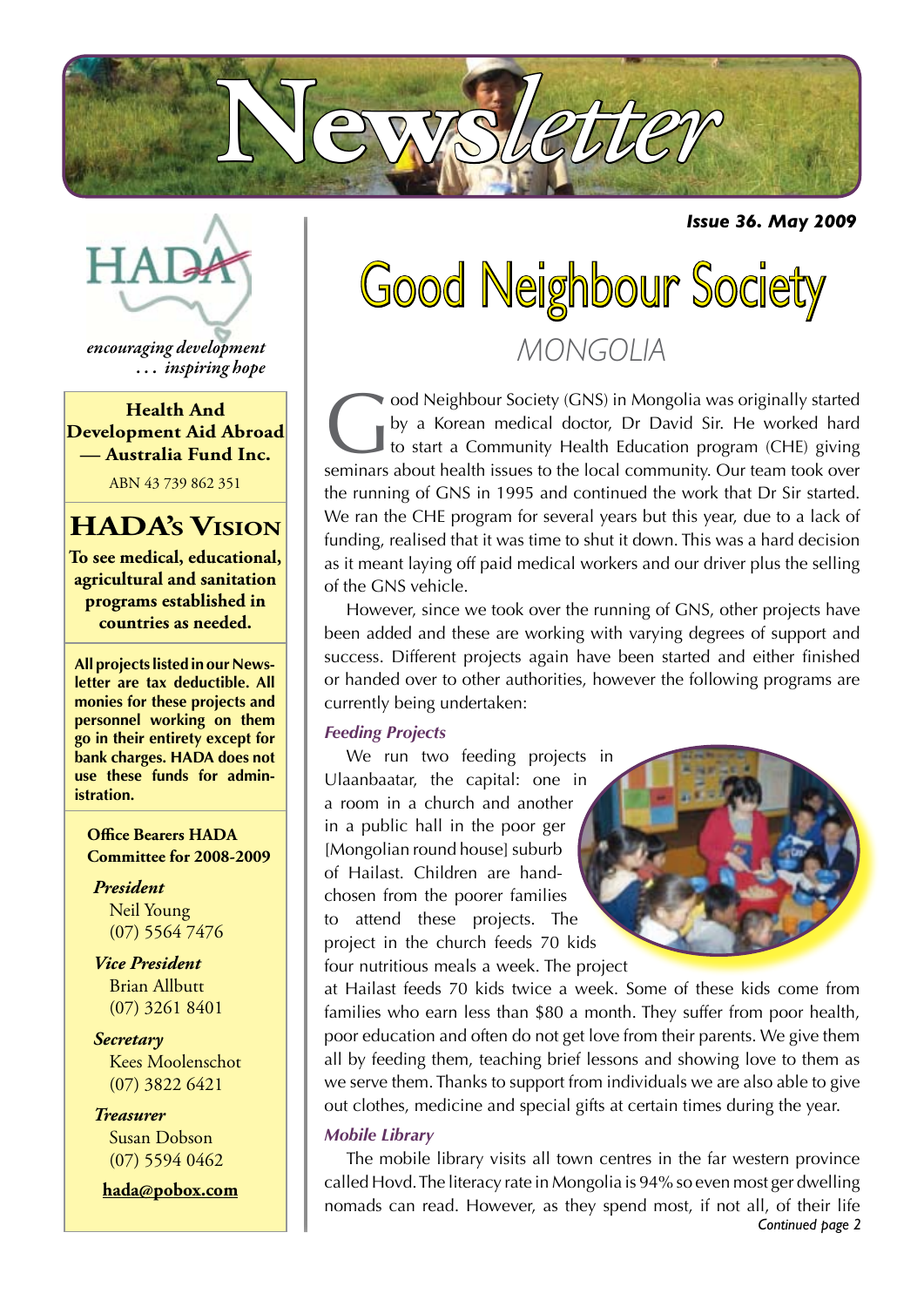

herding animals, our mobile library may be the only chance they get to read books. In 2008 nomads visited the library 2298 times, read 1347 books with 7520 book lendings being recorded.

#### *Hearing Aid Projects*

Certain members of our Hovd team have received specialist training from a doctor in Germany and are able to distribute and fit hearing aids to nomads with hearing problems. So far more than 100 hearing aids have been distributed and more nomads are waiting.

#### *Character Training*

The Hovd team has also provided character training at various places including the local prison. The character training takes place regularly and the mobile library also visits there on occasions. Many people's behaviour, especially in the prison, have noticeably improved since the introduction of this training. Comments have been heard like, "I really didn't know that it wasn't okay to beat my wife."

### Check out www.hada.org.au

#### *Reading Glasses Project*

In addition to the two previously mentioned nomad reaching projects, the Hovd team also distribute nonprescription reading glasses to nomads. So far over 300 pairs of glasses have been

distributed and several more boxes were sent in September.

#### *Kindergarten Project*

We also support a kindergarten in the Hovd city centre, providing 24 of the city's poorest children



with an education for one year. We specifically only provide education for one year at a pre-primary school level. The kindergarten provides food, clothing and education in a safe and positive environment.

#### *Micro Loans*

Micro loans are designed to provide poor people with the means by which they can use their talents to start a life-long business. A carpenter in Hovd was given a small loan to buy equipment to develop his carpentry business. He fully repaid the loan and now has a thriving business. Another lady in the Hovd province was given a loan to start cashmere production. Whilst we hold the nomads to their promise to repay the loan, this lady has been unable to do this fully yet. Another lady in Ulaanbaatar was given a small loan to help her buy materials to hand-knit scarves. She fully repaid this loan and produces scarves, albeit slowly, selling them at the local market. We are considering giving her another loan to buy a sewing machine so that

she can produce many more scarves.

#### **GNS Offices**

At present GNS has offices in Ulaanbaatar and Hovd and is in the throes of setting up a new work in another far western provincial capital called Ulaangom. We currently employ 11 local workers to work alongside nine foreign volunteers. Staff are either trained professionals or receive onthe-job training. Feeding

project workers in Ulaanbaatar have various opportunities to study new foods, hygiene issues and, when available, to learn English in order to teach it to the projects' kids.

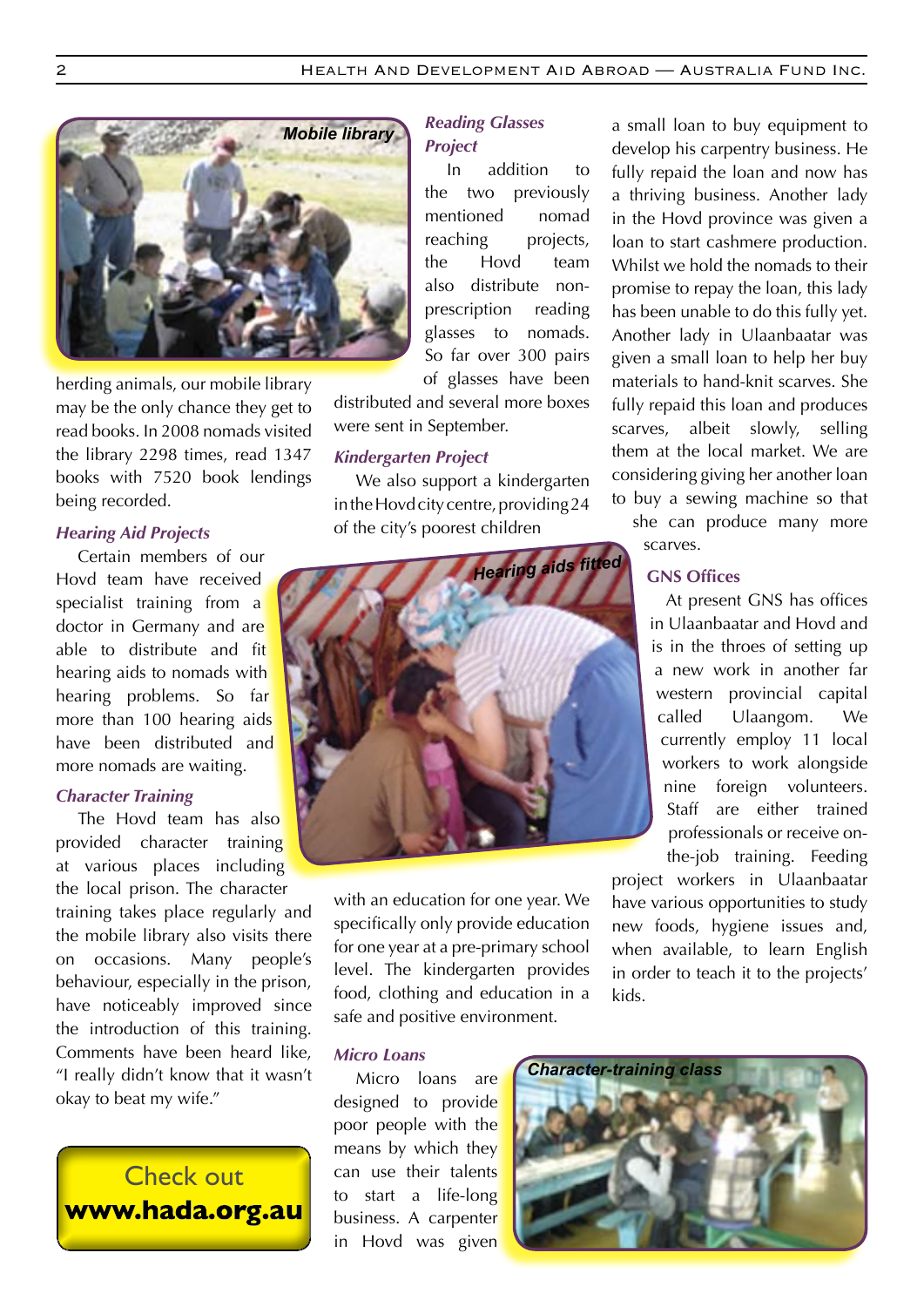

n estimated 130,000 people were killed<br>when devastating Cyclone Nargis swept over<br>Burma in May 2008. Many more people were<br>left with virtually pothing and only survived through when devastating *Cyclone Nargis* swept over Burma in May 2008. Many more people were left with virtually nothing and only survived through speedy relief efforts of both local and international organisations. Through the donation of AU\$17,989.40, HADA was able to offer help especially during the important period of recovery and rehabilitation that followed the initial phase of pure relief work. Only after the rainy season stopped in October could many cyclone survivors think of rebuilding their livelihood and moving from basic temporary shelters into better housing.

Through the involvement and support from HADA, aid could be offered in several places near Labutta, one of the most affected areas in the Ayeyarwady Division, as well as in four affected places near Yangon, the biggest city of Myanmar. In ten villages much-needed threshing machines were delivered and a total of 3100 primary, middle and high school students were helped with greatly needed schooling materials. A total of 26 houses were rebuilt. Eleven families were provided with new fishing boats including nets and another 19 families received piglets, chickens and ducks for animal rearing. In addition, a village with about 200 people was provided with a big pond to supply water for their daily use.

All these contributions have made a world of difference to the many grateful receivers. Together with them we would like to express our deepest appreciation and thankfulness towards HADA's involvement in reaching out to the many victims. It has fuelled new hope and demonstrated genuine care for people in tremendous need.

Our deepest thanks to all the generous donors. *K.M., Project Coordinator*

## Moti's Happiest Day

*NEPAL*

Rejected by his family and community, Motican<br>came to our clinic for help. His hands and feet<br>were severely deformed from complications of<br>lengths and had bad-smalling ulcars. Anti-lengths came to our clinic for help. His hands and feet were severely deformed from complications of leprosy and he had bad-smelling ulcers. Anti-leprosy medicine could cure his leprosy, but it would not fix the damage that had already been done. Through our self-care training program, Moti learnt how to properly care for his damaged hands and feet, protect himself from further injury and safely carry out the daily tasks we all take for granted. Moti found eating especially difficult and was thrilled when our shoemaker fashioned a spoon-holding device that allowed him to feed himself — "this is the happiest day in my life since I got leprosy," he exclaimed!

 There is a lot of stigma associated with leprosy in Nepal and even after education/advocacy, his family will not allow him inside their house or to take meals with them. But now Moti's brother allows him to live on a corner of their property in a small hut we helped to build and the family provides him with meals each



day. Although his situation is still far from ideal, Moti is very grateful for what we've done. "Without the Leprosy and TB Program, I would have died, rejected and alone," he says. "Instead, now my ulcers are cured, I can look after myself, have a place to live, food to eat and family members who will talk to me."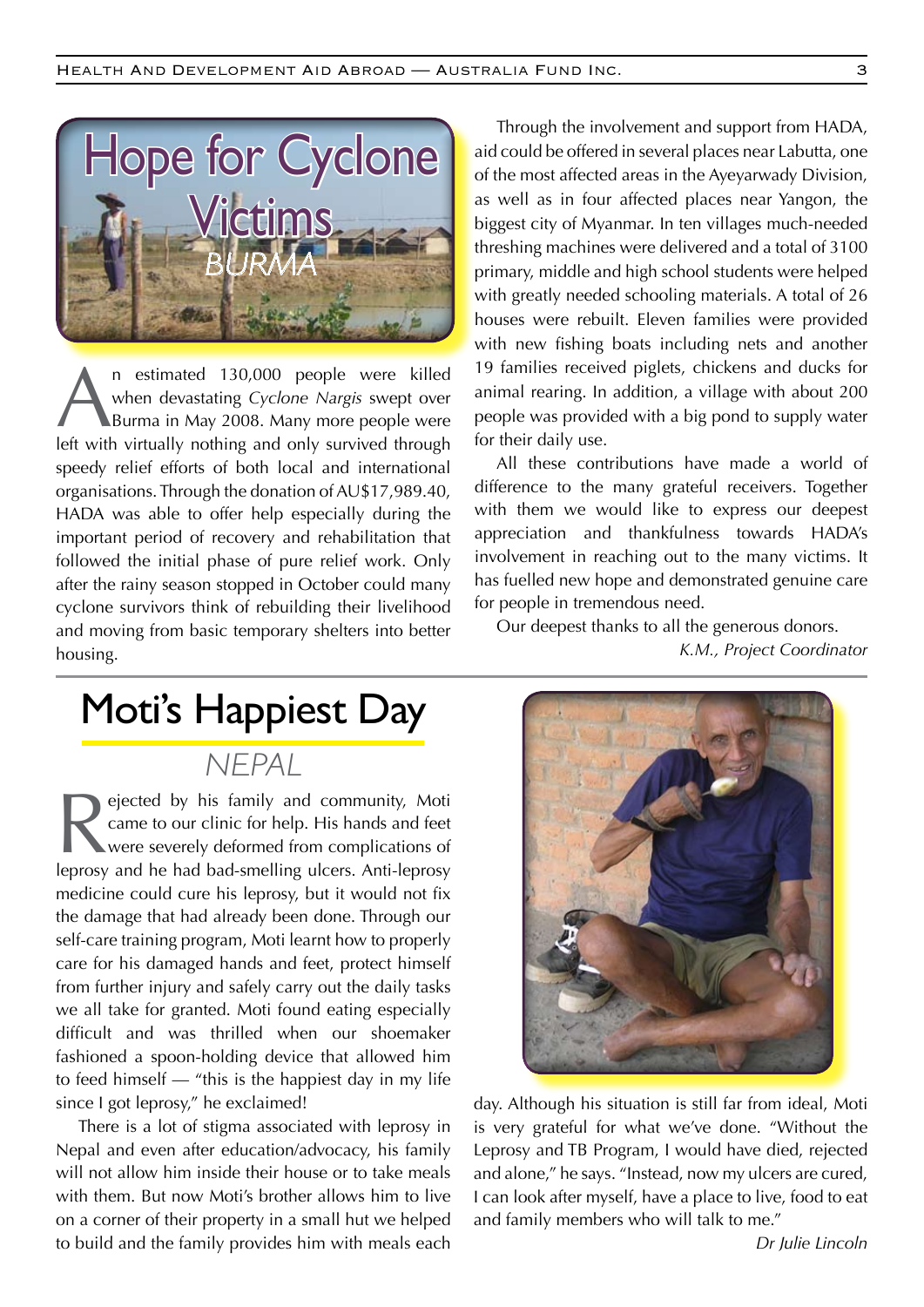

# PROJECT! The Good Shepherd Agricultural Mission *INDIA*

Started in 1947, the Good Shepherd Agricultural Mission S(GSAM) is a farm-based orphanage for destitute children in North India, bordering Nepal. There are approximately 100 children on the mission, ranging from newborn to young adults. Though it is partially self-supporting thanks to a 24-hectare farm, GSAM relies primarily on help from caring individuals to keep changing the lives of so many children. Most of the children are either street kids or come from beggar families and some are from families where there is leprosy. Though none of the



children have leprosy, they were brought here to save them from such a fate.

The mission is largely run on a communal basis with many of the staff working as volunteers, their needs being met by providing them with food and supplies. The whole 'family' consists of about 200 people.

The children are taught both English and Hindi in the school, which also accepts students from the local community. After graduating, the young people go into training programs to learn practical skills such as carpentry, cooking, mechanics, farming, electrical work, sewing and child-care — this is done on a rotating roster system. By the time they leave they are usually able to obtain a job far above the standard from which they came. Some of the graduates are now married with families of their own and work with us in helping to care for the younger ones.





Health And Development Aid Abroad PO Box 733, Ashmore City, Qld 4214, Australia

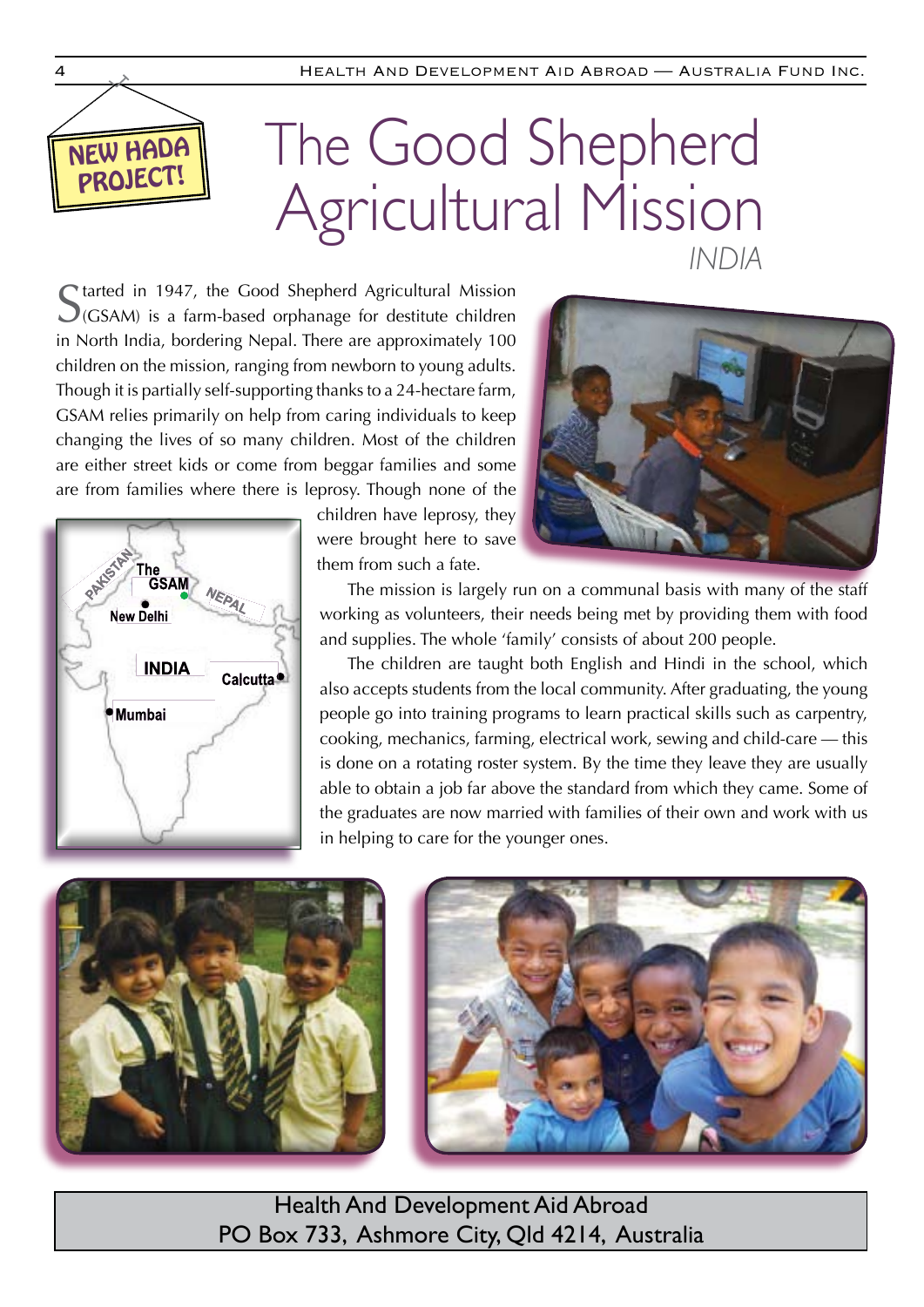# **Current HADA Projects**

*All projects in the Newsletter are approved for tax deductibility*



## **Registered HADA offices**

#### **HADA, Yunnan, China**

Managers: Gary and Ailin Leong

- Ninglang: Micro Enterprise Development; sponsoring school children, training English teachers, large clean water projects, medical surgeries and medications, and school projects like clothing for school children, new dorms, beds, desks and cooking facilities.
- Yuxi: food and supplies for sponsored school children.

#### **HADA, Astana, Kazakstan**

Manager: Hubrecht (Hubert) de Vos

- Step: training to achieve skills to ensure that people can find gainful employment or go into business themselves.
- • Source of Hope: counselling centre for women with past abortions and other issues and helping people to make sensible family planning decisions.
- Open Doors Community Centre: a place to gain employable skills and life skills for young adults, couples and parents.
- Valueology teaching: assisting schools by providing teaching materials, and teaching values to teenagers and students.

## **Associate organisations' projects**

#### **Kham Health Associates, Sichuan Province, China**

- Screen and treat people with Hydatids; educate the whole community in Hydatids prevention.
- • Disaster Relief: help in the form of food, blankets, shoes and shelter, and provision of yaks in the summer.

#### **Phnom Penh, Cambodia**

Manager: Martin Aerne 

Vocational Training Program: Tailoring workshop, Metal Workshop and I.T. Support / Customer Service.

Manager: Valeria Pires

Bridge of Hope: assisting street children to a better life.

**Entreaide Globale, Hohhot, Inner Mongolia, China** Manager: Philip Lam

- A Cup of Water Community Centre Project: provide finances for poor children to attend school; teach English, and English teacher training.
- • Community Centre

**Good Neighbor Society, Ulaanbaatar, Mongolia** Manager: Albrecht Seibold

Feeding poor children; Mobile Library; Hearing Aid Projects; Reading Glasses Project ; Kindergarten Project; Character Training; Micro Loans

#### **Bridgewater Care, Guiyang, China**

Manager: Karen Kirkland

• Community based home rehabilitation and physiotherapy for recently disabled and trauma patients.

#### **Literacy Project, Côte d'lvoire, West Africa**

Manager: Denise Rhodes

• Literacy for adults.

#### **Consulting Training and Support, Oujda, Morocco** Manager: Daniel Boegli

Care of Cerebral Palsy children in their homes.

#### **International Nepal Fellowship, Dang Province, Nepal** Manager: Dr Julie Lincoln

- • Leprosy and Tuberculosis program.
- CATS Youth assistance program in Ghorahi.

#### **Shorish Widows, Northern Iraq**

Manager: Emma Baxter.

Micro-Credit program.

#### **Maxton Strong School, Banbassa, India**

Manager: Rick Shipway

School buildings for orphans and local children

#### **Mercy Welfare Society, New Delhi, India**

Project Consultant: John King

Education and vocational training to urban disadvantaged.

### **Please make your cheque payable to** *HADA Relief Fund***. Do not include the name of the person or project on the cheque.**

Health And Development Aid Abroad, PO Box 733, Ashmore City Qld 4214, Australia